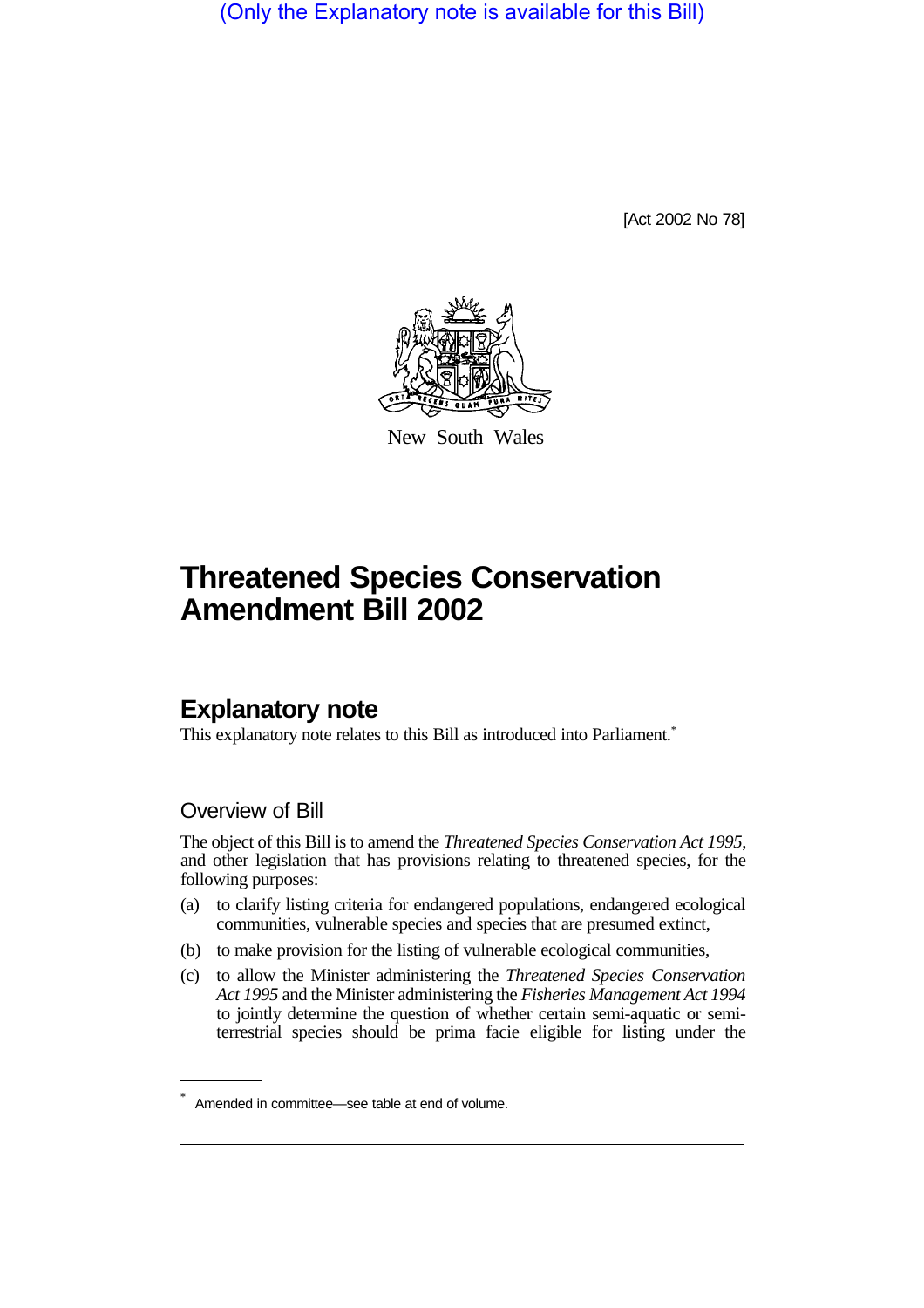Explanatory note

*Threatened Species Conservation Act 1995* or under the *Fisheries Management Act 1994*,

- (d) to make further provision with respect to the procedure for nomination and listing of species under the *Threatened Species Conservation Act 1995*,
- (e) to enable the Chairperson of the Scientific Committee, with the agreement of the Chairperson of the Fisheries Scientific Committee, to refer a nomination of a key threatening process that affects both terrestrial and aquatic environments to the Fisheries Scientific Committee for consideration (and vice versa),
- (f) to allow the Scientific Committee to make minor amendments to listings without going through the public participation procedure under the *Threatened Species Conservation Act 1995*,
- (g) to make less onerous the requirements relating to the periodic review of listings by the Scientific Committee,
- (h) to allow the Director-General of National Parks and Wildlife to make arrangements with the Director of Fisheries for the joint preparation of a recovery plan or threat abatement plan,
- (i) to make it clear that the interests of indigenous people are to be considered in the preparation of a recovery plan or threat abatement plan,
- (j) to enable the preparation of recovery plans and threat abatement plans relating to more than one species or key threatening process,
- (k) to update the *Threatened Species Conservation Act 1995* in light of changes to Commonwealth legislation,
- (l) to make further provision with respect to the licensing of activities that may harm threatened species or protected fauna or native plants,
- (m) to modify the test applied to determine whether an activity is likely to significantlyaffect threatened species, populations or ecological communities,
- (n) to make further provision with respect to the preparation, contents and sale of species impact statements,
- (o) to allow the Director-General of National Parks and Wildlife, and the Scientific Committee, to withhold certain information from the public, in circumstances where the public interest or concerns for the safety or welfare of an individual justify it,
- (p) to make further provision in respect of the composition and members of the Scientific Committee and the Biological Diversity Advisory Council,
- (q) to provide for the effect of a new listing of a vulnerable species on licence applications, development applications and environmental assessment,

Explanatory note page 2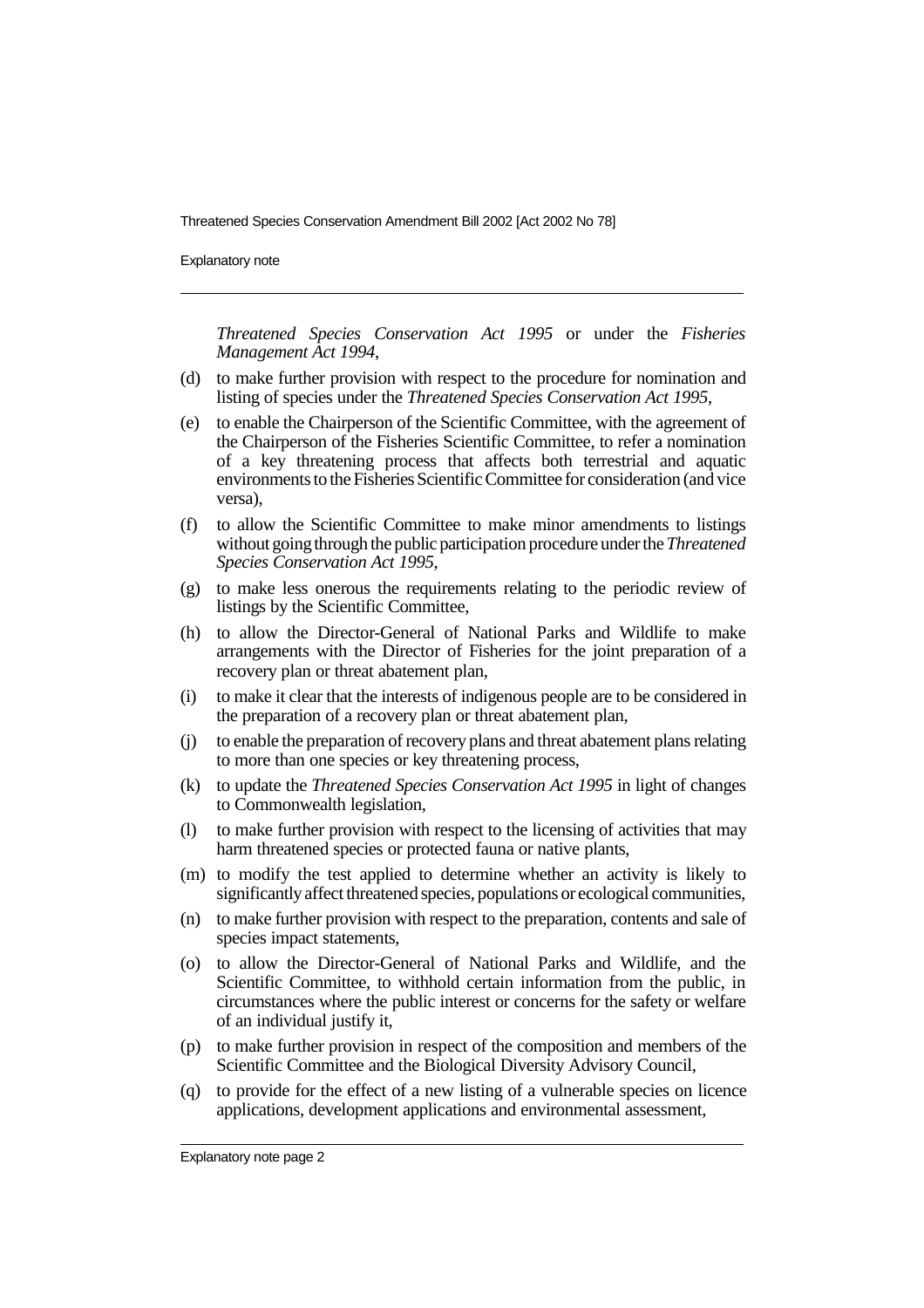Explanatory note

- (r) to make further provision with respect to environmental assessment, including by providing for situations in which an environmental impact statement is not required under the *Environmental Planning and Assessment Act 1979*,
- (s) to make further provision in respect of certain offences relating to the harming or picking of animals and plants under the *National Parks and Wildlife Act 1974*,
- (t) to clarify the situations in which land used for the maintenance of threatened species, populations or ecological communities is exempt from land tax,
- (u) to make other miscellaneous amendments, including transitional, consequential and ancillary amendments.

# Outline of provisions

**Clause 1** sets out the name (also called the short title) of the proposed Act.

**Clause 2** provides for the commencement of the proposed Act on a day or days to be appointed by proclamation.

**Clause 3** is a formal provision giving effect to the amendments to the *Threatened Species Conservation Act 1995* set out in Schedule 1.

**Clause 4** is a formal provision giving effect to the amendments to the *Environmental Planning and Assessment Act 1979*, the *Fisheries Management Act 1994*, the *Freedom of Information Act 1989*, the *Land Tax Management Act 1956* and the *National Parks and Wildlife Act 1974* set out in Schedule 2.

# **Schedule 1 Amendment of Threatened Species Conservation Act 1995**

# **Clarification of listing criteria**

The criteria for listing a population as an endangered population are changed so that, among other things, it is made clear that the population must be of conservation value at the State or regional level. The intention is to exclude from listing isolated populations of limited conservation value. See **Schedule 1 [14]**.

The criteria for listing an ecological community as an endangered ecological community are changed so that the question of whether the evolutionary development of the community is threatened is no longer relevant to eligibility. See **Schedule 1 [15]**.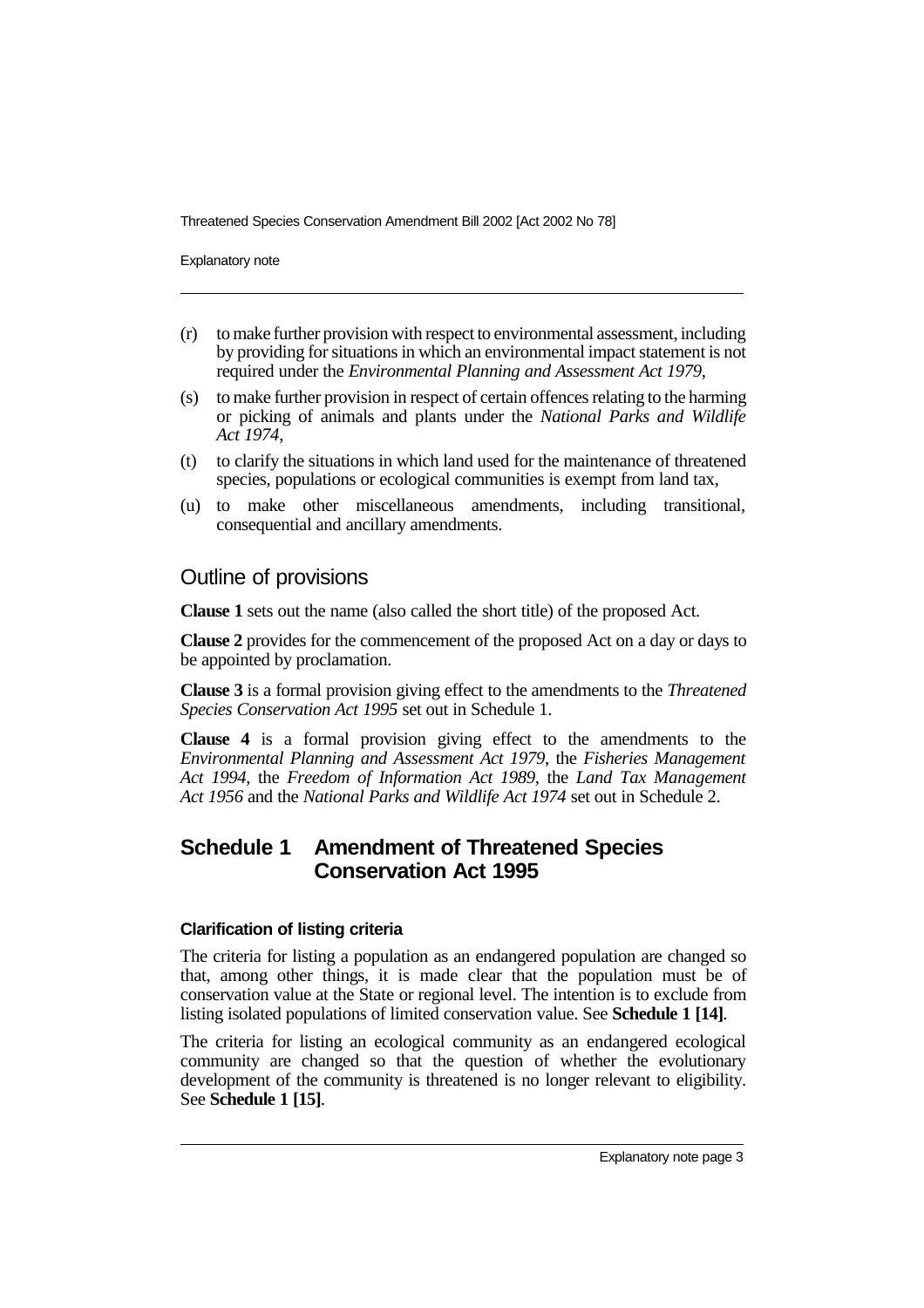Explanatory note

The criterion for listing a species as presumed extinct is changed so that it is no longer required that the species has not been definitely located in nature during the preceding 50 years. It is sufficient that it has not been recorded in its known or expected habitat, despite targeted surveys, over a time frame appropriate to its life cycle and form. See **Schedule 1 [16]**.

The criterion for listing a species as a vulnerable species is changed to make it clear that the species must be considered to be endangered in New South Wales. See **Schedule 1 [17]**.

## **Vulnerable ecological communities**

It will now be possible to list an ecological community as a vulnerable ecological community. An ecological community will be eligible for listing as a vulnerable ecological community if it is likely to become endangered unless the circumstances and factors threatening its survival cease to operate. (See **Schedule 1 [10] and [18]**.) The Director-General of National Parks and Wildlife will be able to prepare a recovery plan for a vulnerable ecological community. (See **Schedule 1 [37]**.) However, the listing of an ecological community as a vulnerable ecological community (unlike the listing of a species as a vulnerable species) will not trigger the licensing provisions of the Act or the provisions relating to stop work orders. (See **Schedule 1 [5]**).

Consequential amendments are set out in **Schedule 1 [2]–[4], [7], [71] and [72]**.

A listing of a vulnerable ecological community will also not trigger certain offence provisions in the *National Parks and Wildlife Act 1974* and development and environmental assessment provisions in the *Environmental Planning and Assessment Act 1979*. Those provisions are explained further below.

# **Listing of semi-aquatic or semi-terrestrial species**

At present, animals and plants, other than fish and marine vegetation, may be listed (in appropriate circumstances) as threatened species under the *Threatened Species Conservation Act 1995*. Fish and marine vegetation may be listed (in appropriate circumstances) as threatened species under Part 7A of the *Fisheries Management Act 1994*. However, in some cases where an invertebrate animal or fish, or a plant or marine vegetation, may inhabit both land and water, a question may arise as to whether that species is more appropriately dealt with under the *Threatened Species Conservation Act 1995* or the *Fisheries Management Act 1994*. The amendments allow the Ministers administering those Acts to resolve that question by making a joint order declaring the species concerned to be a species for the purpose of one or the other of the Acts. Any such declaration does not require the species concerned to be listed as a threatened species under either Act. See **Schedule 1 [6]**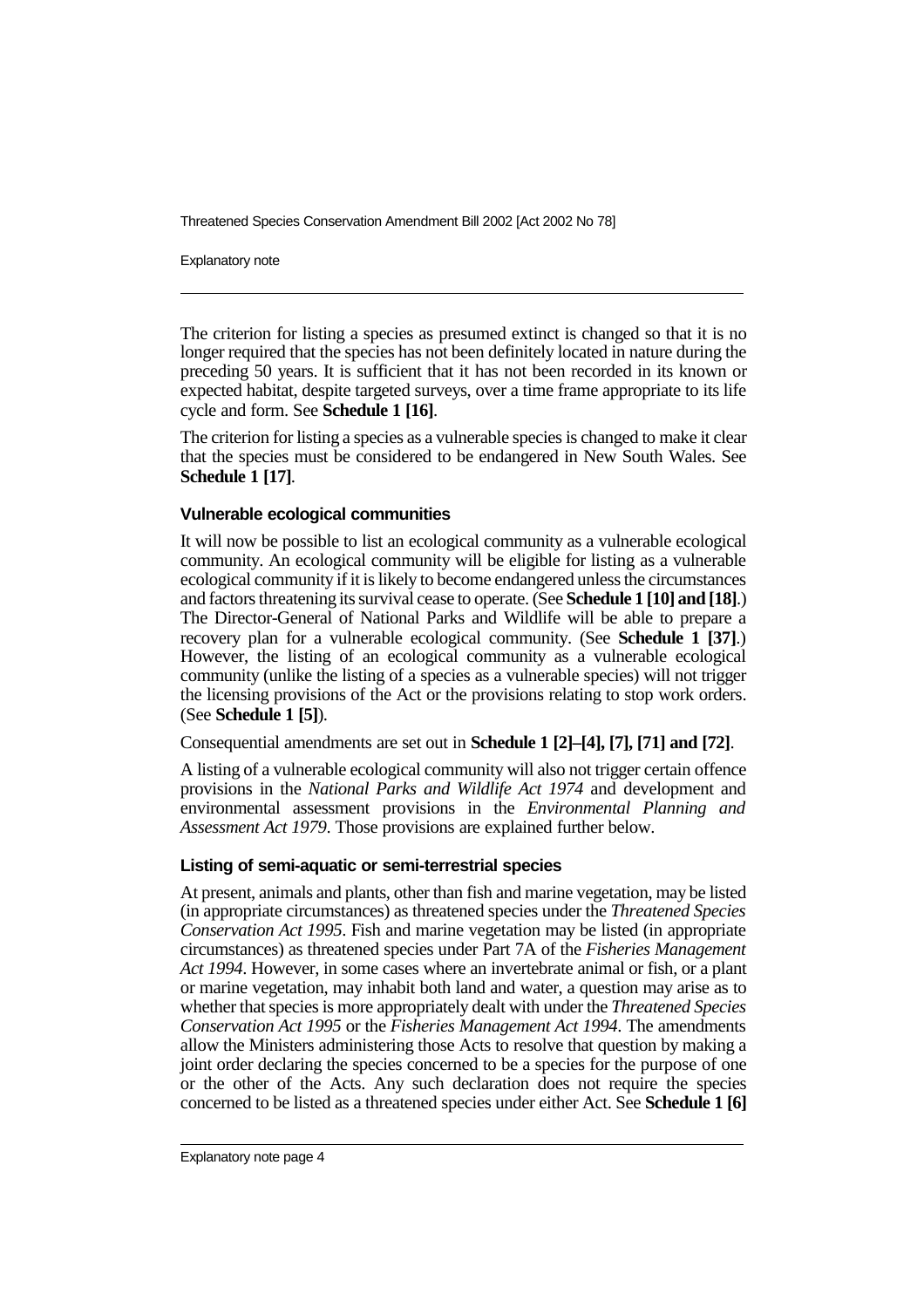Explanatory note

and the mirroring amendments to the *Fisheries Management Act 1994* in **Schedule 2.2 [2]**. **Schedules 1 [1]** and **2.2 [1]** include consequential amendments. A consequential amendment is also made to the *Environmental Planning and Assessment Act 1979* in **Schedule 2.1 [5]** and the *National Parks and Wildlife Act 1974* in **Schedule 2.5 [34]**.

## **Procedure for listing**

Nominations for listing of threatened species, populations or ecological communities will be required to be made in accordance with guidelines published by the Director-General of National Parks and Wildlife and the Scientific Committee. See **Schedule 1 [20]**.

The amendments also make it clear that a minimum of 30 days must be allowed for the making of submissions to the Scientific Committee concerning the Committee's preliminary determination, and that a final determination in respect of the nomination must be made within 6 months after the closing date for submissions in respect of the preliminary determination. See **Schedule 1 [25] and [27]**.

When publishing a notice of a determination, the Scientific Committee will no longer be required to publish the reasons for its determination. However, the Scientific Committee will be required to make those reasons available to the public, together with copies of the determination, at offices of the National Parks and Wildlife Service and in other ways. See **Schedule 1 [22], [23] and [26]–[31]**.

# **Referral of nomination to Fisheries Scientific Committee**

If a nomination of a key threatening process is made that has an impact on both terrestrial and aquatic environments, the Chairperson of the Scientific Committee will be able to consult the Chairperson of the Fisheries Scientific Committee for the purpose of determining whether the nomination should also be considered by the Fisheries Scientific Committee under Part 7A of the *Fisheries Management Act 1994*. If the Chairpersons agree it should also be considered by the Fisheries Scientific Committee, the nomination will be treated as both a nomination under the *Threatened Species Conservation Act 1995* and a nomination under Part 7A of the *Fisheries Management Act 1994*. This will facilitate the listing of such key threatening processes under both Acts. See **Schedule 1 [21]**. **Schedule 1 [2]** includes a consequential amendment.

There will be a reciprocal procedure in the *Fisheries Management Act 1994* for the referral of nominations made under that Act to the Scientific Committee for consideration under the *Threatened Species Conservation Act 1995*. See **Schedule 2.2 [3]**.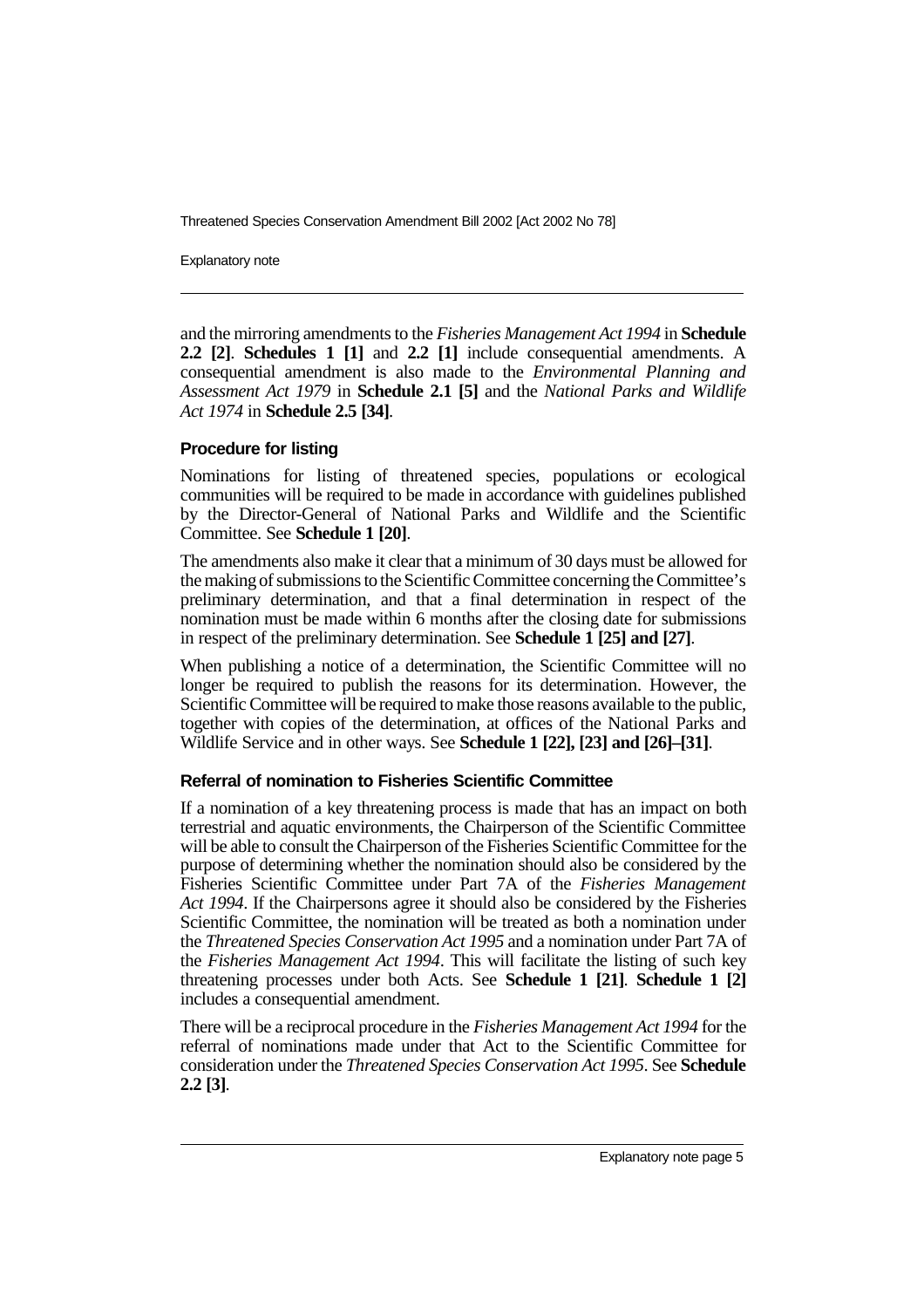Explanatory note

#### **Minor amendments to listings**

The amendments will allow the Scientific Committee to make amendments to the listings set out in Schedules 1, 2 and 3, without following the public participation procedure set out in the Act, if the amendment is made for any of the following purposes:

- (a) to reflect any change in the name of a species as a result of taxonomic revision,
- (b) to correct any minor error or omission,
- (c) to clarify a description of an ecological community (but not to change the area of an ecological community).

Notice of the Scientific Committee's decision to amend a listing under the new provisions must be published in the same manner as a final determination of the Scientific Committee under the Act.

See **Schedule 1 [32]**. **Schedule 1 [8]** is a consequential amendment.

#### **Review of listings**

The amendments require the Scientific Committee to review the Schedules to the Act at least every 2 years, rather than bi-annually as at present. See **Schedule 1 [19]**.

#### **Joint preparation of recovery plans and threat abatement plans**

The Director-General of National Parks and Wildlife will be able to make arrangements with the Director of NSW Fisheries for the joint preparation of a recovery plan or threat abatement plan under the *Threatened Species Conservation Act 1995* and Part 7A of the *Fisheries Management Act 1994*. If a joint plan is prepared the Minister administering the *Threatened Species Conservation Act 1995* will be able to exercise his or her functions relating to the approval of the plan only with the concurrence of the Minister administering the *Fisheries Management Act 1994*. See **Schedule 1 [38] and [44]**.

Corresponding provisions are inserted in the *Fisheries Management Act 1994* (see **Schedule 2.2 [4]**).

#### **Interests of indigenous people**

The amendments make it clear that the special knowledge and interests of indigenous people are to be taken account of in the preparation of a recovery plan or threat abatement plan. See **Schedule 1 [39] and [45]**.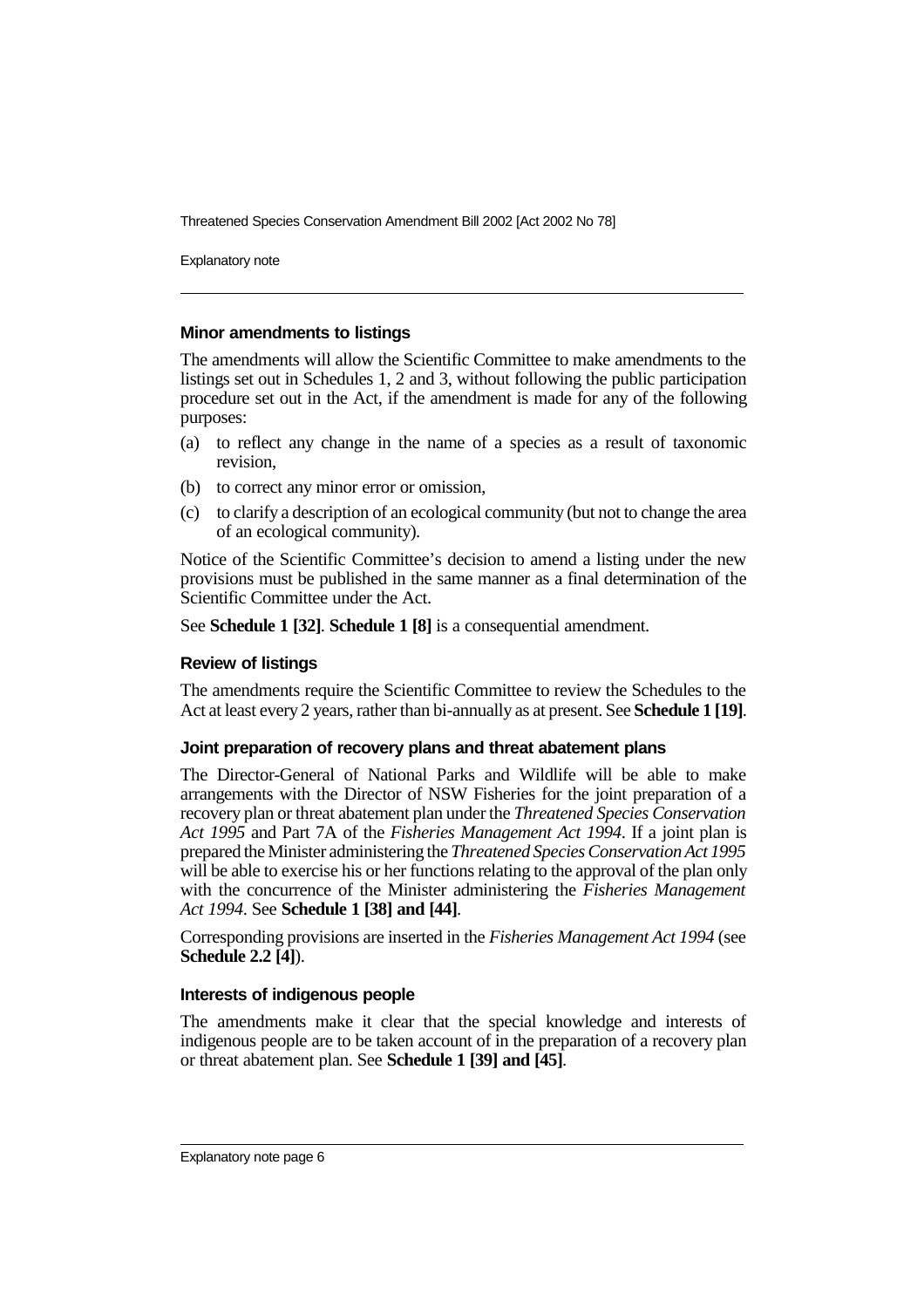Explanatory note

## **Multi-species or multi-threat plans**

The amendments will allow a recovery plan to be prepared in respect of more than one species, population or ecological community and a threat abatement plan to be prepared in respect of more than one key threatening process. See **Schedule 1 [37] and [43]**.

## **Consultation with respect to recovery and threat abatement plans**

The amendments provide that consultation with a public authority that is to be responsible for the implementation of any measures to be included in a recovery plan or threat abatement plan is to take place at the Department head level rather than the Ministerial level. See **Schedule 1 [41], [42], [46] and [47]**.

# **Update of references to Commonwealth legislation**

The *Endangered Species Protection Act 1992* of the Commonwealth has been replaced by the *Environment Protection and Biodiversity Conservation Act 1999* of the Commonwealth. Several provisions in the *Threatened Species Conservation Act 1995* are updated to reflect this change. The changes also reflect the fact that the categories of listed threatened species and listed threatened ecological communities under the Commonwealth legislation no longer directly correspond with the listing categories under the *Threatened Species Conservation Act 1995*. See **Schedule 1 [9]–[12] and [40]**.

The amendments will also require the list of threatened species, populations and ecological communities to be amended to show that a species or ecological community has subsequently been listed under the Commonwealth legislation. See **Schedule 1 [13]**.

The time limits for preparation of recovery plans and threat abatement plans are expressly specified, rather than directly linked to the time limits for the preparation of those plans under the Commonwealth legislation (as the listing categories under that legislation are different). See **Schedule 1 [37] and [43]**.

#### **Licensing of activities that may harm threatened species, populations and ecological communities, and their habitats**

At present, the licensing provisions of the *Threatened Species Conservation Act 1995* restrict the purposes for which a general licence may be issued under the *National Parks and Wildlife Act 1974* to authorise the harming or picking of threatened species. The amendments make it clear that the purposes for which a licence may be issued under the *Threatened Species Conservation Act 1995* are not so limited.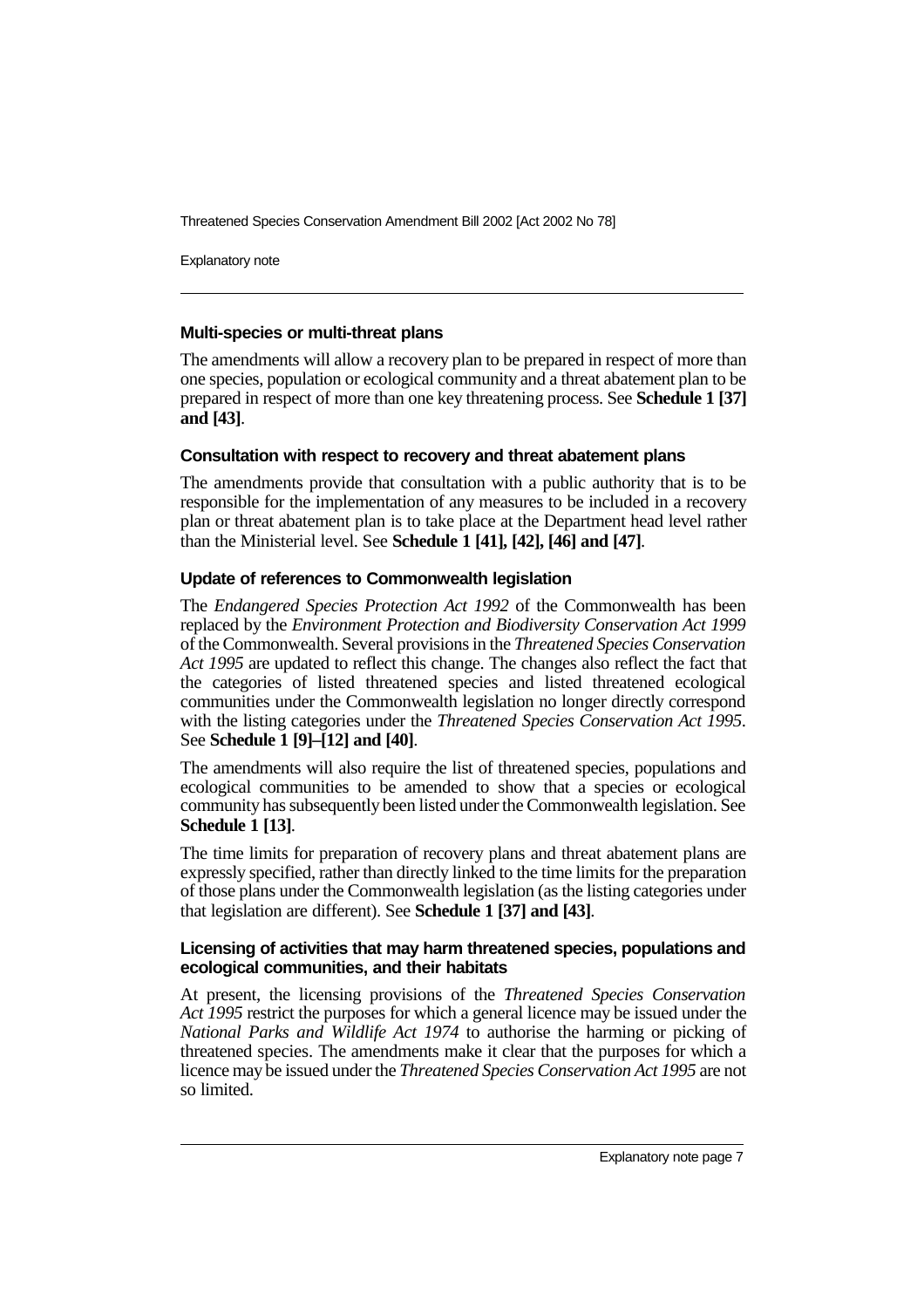Explanatory note

In relation to licensing, amendments are also made to the *National Parks and Wildlife Act 1974* to provide for the issue of a scientific licence that authorises the harming or picking of threatened species and the harming or picking of fauna or plants that are protected under that Act. The amendments relating to scientific licences are explained below in the matter relating to Schedule 2.

The amendments make further provision in respect of property management plans under the *Threatened Species Conservation Act 1995*. At present, the Director-General of National Parks and Wildlife may approve a property management plan for land prepared by a landholder. Actions identified in and carried out in accordance with the plan do not require a licence under the Act.

The amendments make it clear that property management plans may provide for the rights of third parties to take action on or in respect of land. For instance, if an approved property management plan contains provisions that authorise Aboriginal persons to harm animals or pick plants for cultural reasons, that action will not require a licence under the Act.

In addition, it is made clear that the Director-General is not a determining authority for the purposes of Part 5 of the *Environmental Planning and Assessment Act 1979* when approving a property management plan.

See **Schedule 1 [49] and [56]** (proposed section 113B). (Proposed section 113A, as set out in Schedule 1 [56], is a restatement of section 91  $(3)$ ,  $(4)$  and  $(6)$  of the Act.) **Schedule 1 [75]** includes a transitional provision.

#### **Modification of test of significant effect on threatened species, populations or ecological communities, or their habitats**

At present, if an application is made for a licence to harm or pick threatened species, populations or ecological communities or to damage their habitats, the Director-General of National Parks and Wildlife is required to make a determination as to whether the action is likely to significantly affect threatened species, populations or ecological communities or their habitats. If the Director-General determines that it is likely to have that effect, the applicant must prepare a species impact statement before the application can proceed.

The amendments substantially revise the factors that must be taken into account by the Director-General in applying that test. They also require the Director-General to take account of any assessment guidelines relating to the determination that are issued by the Minister (with the concurrence of the Minister for Planning). See **Schedule 1 [50] and [51]**.

A corresponding amendment is made to the test under Part 7A of the *Fisheries Management Act 1994*. See **Schedule 2.2 [5] and [6]**.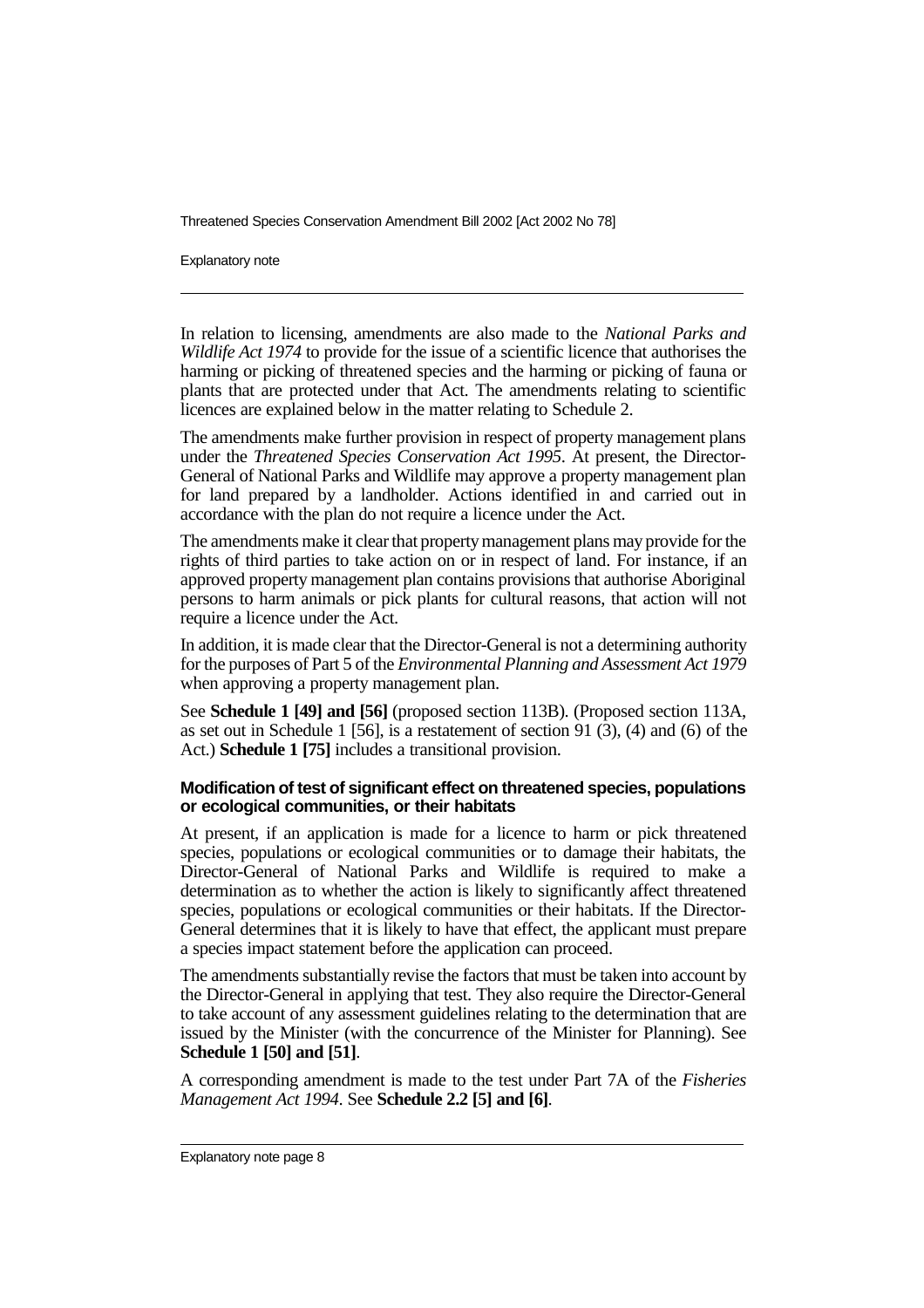Explanatory note

A similar test is applied for the purposes of certain development and environmental assessment provisions in the *Environmental Planning and Assessment Act 1979*. That test is amended in the same fashion. See **Schedule 2.1 [4]**.

## **Species impact statements**

The amendments require a species impact statement to include the following:

- (a) an assessment of whether a species, population or ecological community is adequately represented in conservation reserves or other similar protected areas in the region,
- (b) an assessment of whether any of those species, populations or ecological communities is at the limit of its known distribution.

# See **Schedule 1 [53] and [54]**.

The Director-General will be given power to require an applicant for a licence to provide additional copies of a species impact statement and to sell those copies to the public (with proceeds going to the applicant). See **Schedule 1 [52]**.

Provisions relating to the accreditation of persons to prepare assessments of species impact statements are removed. See **Schedule 1 [55]**.

# **Effect of new listing of vulnerable species on licence application**

The amendments provide that a change to the list of vulnerable species does not apply in respect of an application for a licence under the Act, but only for a period of 12 months after the application is made. Accordingly, the application may be determined within that period as if the amendment had not been made. See **Schedule 1 [56]** (proposed section 113C).

# **Constitution and members of Scientific Committee**

The number of members of the Scientific Committee is increased from 10 to 11. The new member is to be a scientist who is employed by a public authority that has land management responsibilities and is selected by the Minister. See **Schedule 1 [58] and [59]**.

The amendments make expertise in aquatic biology, rather than marine ecology, a relevant qualification for the office of member. See **Schedule 1 [60]**.

In a case where a person or body responsible for nominating a member of the Scientific Committee fails to do so, the Minister will be able to seek nominations from any other person or body that the Minister considers to be a suitable substitute. See **Schedule 1 [61]**.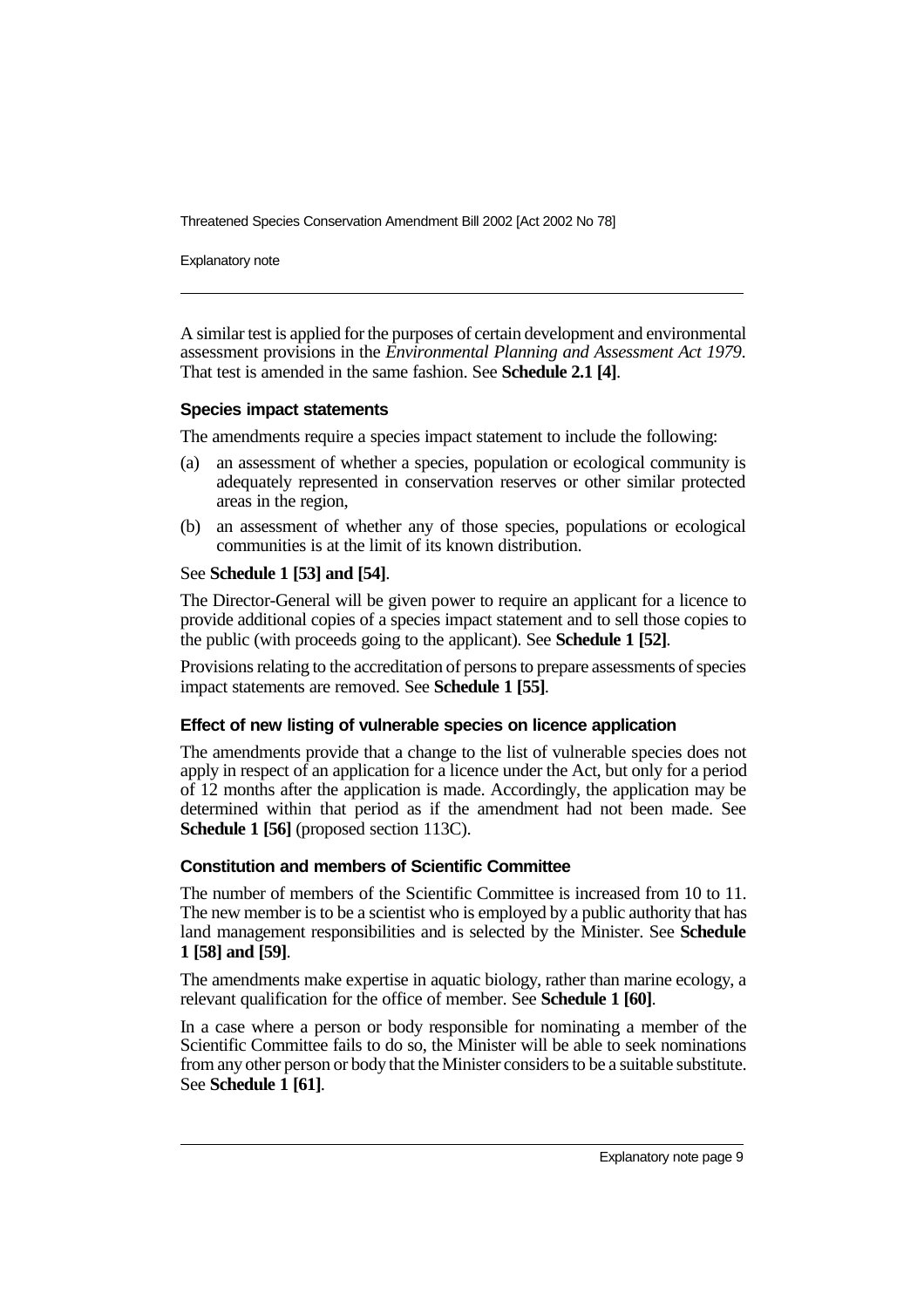Explanatory note

The amendments also prevent members of the Scientific Committee from serving more than 2 consecutive periods of office on the Committee (current members excluded) and require the Minister to have regard to the desirability of maintaining some continuity in the membership of the Committee when determining the terms for which individual members will be appointed to office. See **Schedule 1 [62] and [75]**.

## **Constitution and members of Biological Diversity Advisory Council**

The number of members of the Biological Diversity Advisory Council is increased from 14 to 15. The new member is to be a nominee of the Royal Botanic Gardens and Domain Trust. See **Schedule 1 [63] and [64]**.

In a case where a person or body responsible for nominating a member of the Council fails to do so, the Minister will be able to seek nominations from any other person or body that the Minister considers to be a suitable substitute. See **Schedule 1 [65]**.

#### **Decision not to disclose certain information**

At present, the Act allows the Director-General of National Parks and Wildlife to withhold information about the location of critical habitat from the public in certain circumstances where the public interest requires it. The amendments will allow such information to be protected from disclosure under the*Freedom of Information Act 1989*. See **Schedule 1 [67]–[69]** and **Schedule 2.3**.

The amendments will also allow the Scientific Committee to determine that the following matter should not be disclosed to the public:

- (a) information provided to the Scientific Committee relating to the location of threatened species, populations or ecological communities, if the Committee is of the opinion that the public interest requires that the information not be disclosed to the public,
- (b) information provided to the Committee that may identify an individual who made a nomination of a listing or made a submission in respect of a nomination, if the Committee is of the opinion that the safety or welfare of the individual concerned requires that the information not be disclosed to the public.

#### See **Schedule 1 [70]**.

Such information will also be protected from disclosure under the *Freedom of Information Act 1989*. See **Schedule 2.3**.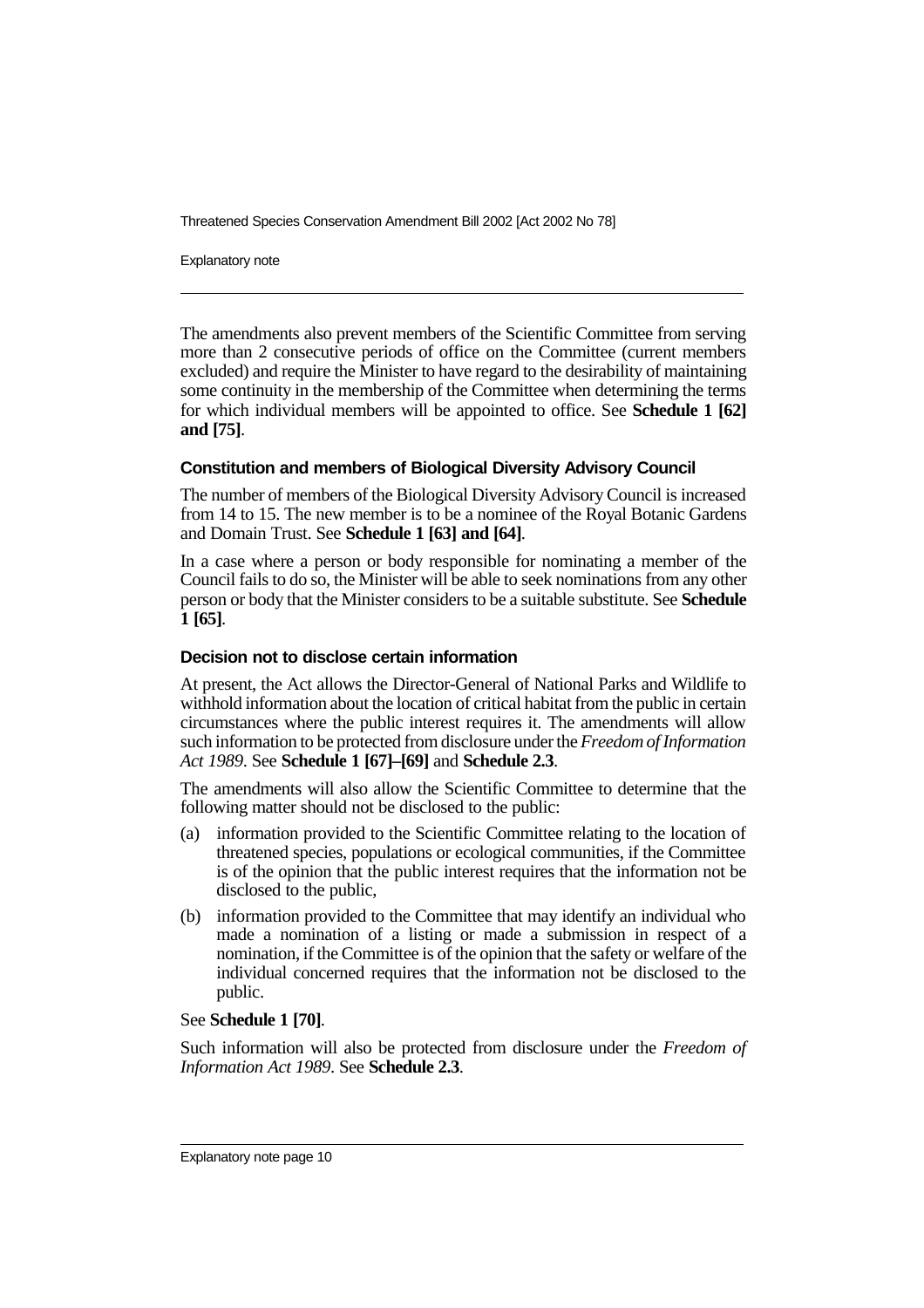Explanatory note

# **Miscellaneous**

The annual report of the Director-General in respect of the operation of the *Threatened Species Conservation Act 1995* is required to include a report on the implementation of Parts 3, 4 and 5 of the Act. See **Schedule 1 [66]**.

An incorrect reference to the Director-General is corrected. See **Schedule 1 [24]**.

Amendments are made for the purpose of clarifying that provisions relating to critical habitat apply only in respect of endangered species, populations and ecological communities. See **Schedule 1 [34] and [35]**.

A provision is inserted to make it clear that the Valuer-General is to be given notice of the declaration of critical habitat. See **Schedule 1 [36]**.

A consequential amendment is made to an introductory note set out in the Act. See **Schedule 1 [48]**.

**Schedule 1 [73] and [74]** allow savings and transitional regulations to be made as a consequence of the proposed Act.

# **Schedule 2 Amendment of other Acts**

# **Vulnerable ecological communities**

Amendments to the *Environmental Planning and Assessment Act 1979* make it clear that references in that Act to threatened species, populations and ecological communities do not include vulnerable ecological communities. The purpose of the amendments is to ensure that the listing of a vulnerable ecological community does not trigger the various provisions in that Act relating to development or activities that are likely to have a significant impact on threatened species, populations and ecological communities (for instance, provisions that require an environmental impact statement to be prepared in respect of any such activity). See **Schedule 2.1 [1]–[3] and [6]**. Those provisions will still apply in respect of any threatened species or endangered population that happens to be a part of a vulnerable ecological community.

The listing of a vulnerable ecological community may be taken into account for the purposes of the preparation of an environmental planninginstrument. However, any such instrument may not include provisions (similar to those provisions of the Act that apply in respect of other threatened species, endangered populations and endangered ecological communities) requiring consultation with or the concurrence of the Director-General of National Parks and Wildlife or the Minister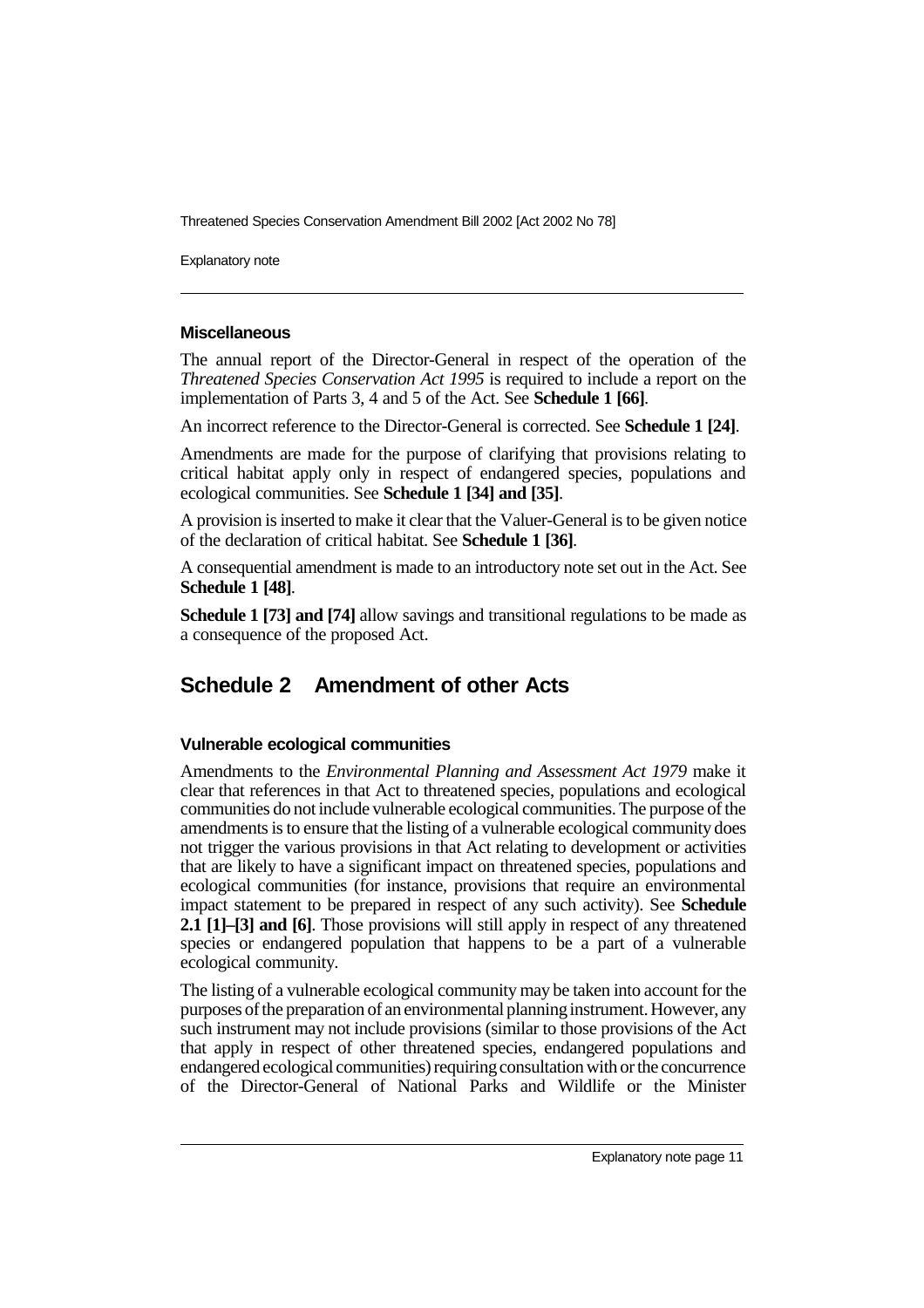Explanatory note

administering the *Threatened Species Conservation Act 1995* in respect of development that may impact on a vulnerable ecological community. See **Schedule 2.1 [7]**.

Amendments are made to the *National Parks and Wildlife Act 1974* to make it clear that the listing of a vulnerable ecological community does not trigger various offences in that Act relating to the harming of an animal or the picking of plant that is of or part of a threatened species, population or ecological community. Those offences will only apply in respect of endangered species, vulnerable species, endangered populations and endangered ecological communities. See **Schedule 2.5 [6], [18]–[20], [24], [29], [32] and [33]**.

## **New listings of vulnerable species**

Amendments to the*Environmental Planning and Assessment Act 1979* provide that a change to the list of vulnerable species does not apply in respect of:

- (a) a development application made before the change to the list was made, or
- (b) an activity that is the subject of an environmental assessment under Divisions 2 and 3 of Part 5 of that Act if an environmental impact statement was obtained in respect of the activity and publicly exhibited before the change to the list was made, or
- (c) a request for the Minister's approval under Division 4 of that Part if the request was made before the change to the list was made, or
- (d) a designated fishing activity that is the subject of an environmental assessment under Part 5 of that Act if an environmental impact statement was obtained in respect of the activity and publicly exhibited before the change to the list was made.

The provisions cease to apply in respect of a development or activity at the end of the period of 12 months after the application was made, approval sought or environmental impact statement publicly exhibited (as the case requires). See **Schedule 2.1 [10], [11] and [14]**.

# **Modification of concurrence to carrying out of activity**

Under the *Environmental Planning and Assessment Act 1979*, the carrying out by a Minister or a public authority of certain activities that affect threatened species, populations or ecological communities, or their habitats, requires the concurrence of the Director-General or the Minister administering the *Threatened Species Conservation Act 1995*. Amendments to those provisions will make it clear that the Director-General or the Minister (as the case requires) may revoke, vary or modify the terms of his or her concurrence. See **Schedule 2.1 [13]**.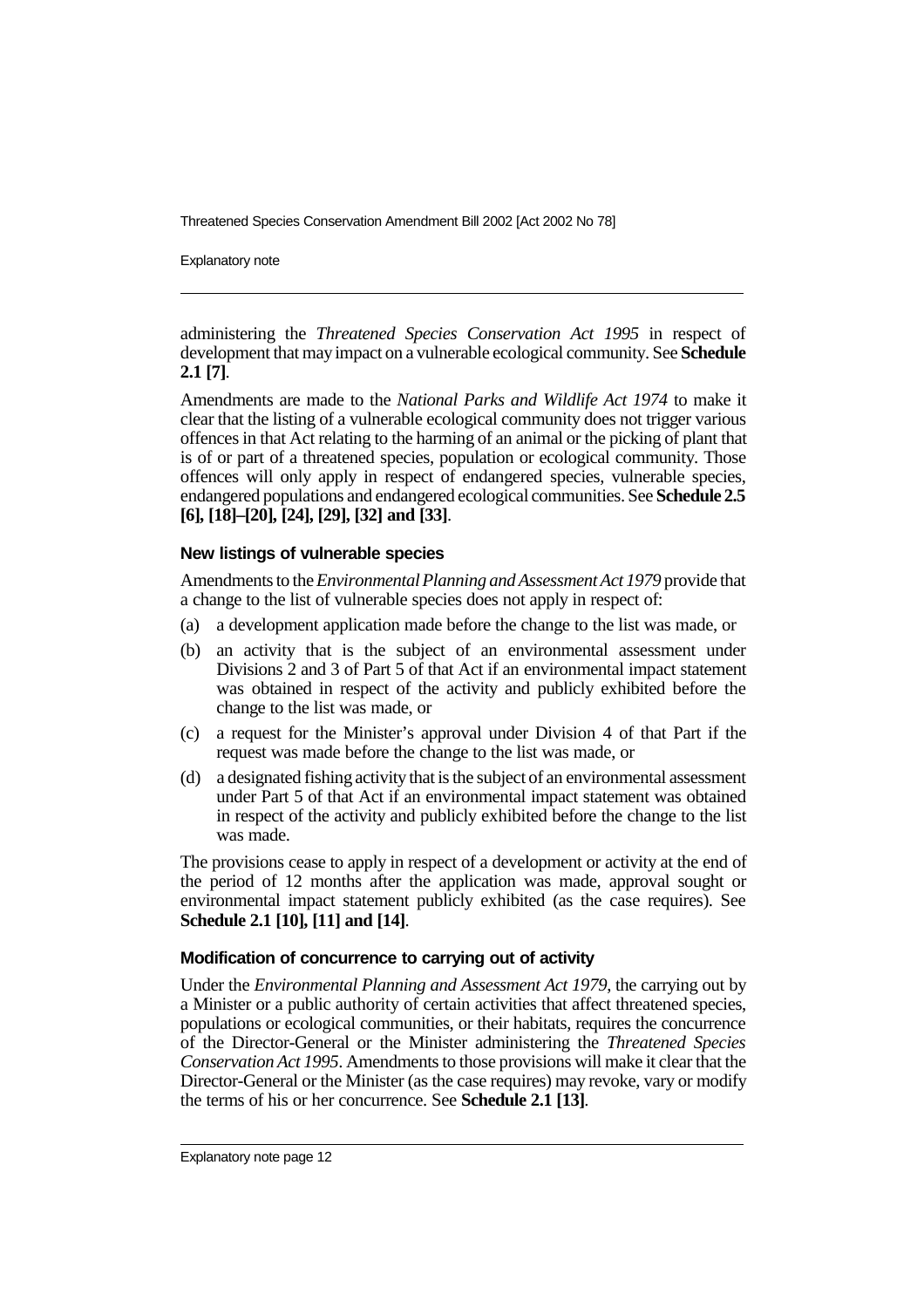Explanatory note

## **Requirement to submit an environmental impact statement**

At present, under the *Environmental Planning and Assessment Act 1979*, if a Minister or a public authority proposes to carry out or grant approval in respect of an activity that is likely to significantly affect the environment, the Minister or public authority must examine and consider an environmental impact statement in relation to the activity.

The amendments provide that if an activity is on land that is, or is part of, critical habitat, or is likely to significantly affect threatened species, populations or ecological communities, or their habitats, and the activity is not likely to otherwise significantly affect the environment, an environmental impact statement is not required if a species impact statement, prepared in accordance with the *Threatened Species Conservation Act 1995*, is submitted instead. The provisions of Part 5 of the *Environmental Planning and Assessment Act 1979* relating to environmental impact statements (including provisions relating to publicityand examination of the statement) will apply in respect of the species impact statement. See **Schedule 2.1 [12]**.

# **Consequential amendments to Fisheries Management Act 1994**

The amendments to the *Fisheries Management Act 1994* mirror various amendments to the *Threatened Species Conservation Act 1995* described above. See **Schedule 2.2**.

# **Freedom of information**

The *Freedom of Information Act 1989* is amended to provide that a document containing matter that the Director-General or the Scientific Committee has decided should not be disclosed to the public (as described above) is an exempt document for the purposes of that Act. See **Schedule 2.3**.

#### **Land tax amendments**

The amendments to the *Land Tax Management Act 1956* make it clear that land that is the subject of a conservation agreement under the *National Parks and Wildlife Act 1974* is exempt from land tax if the primary purpose of the agreement is the maintenance of threatened species, populations or ecological communities to assist their preservation. See **Schedule 2.4**.

#### **Defence—conservation agreements and joint agreements**

It is made a defence to certain offences under the *National Parks and Wildlife Act 1974* relating to the harming and picking of animals and plants if the action was authorised by a conservation agreement under that Act or a joint management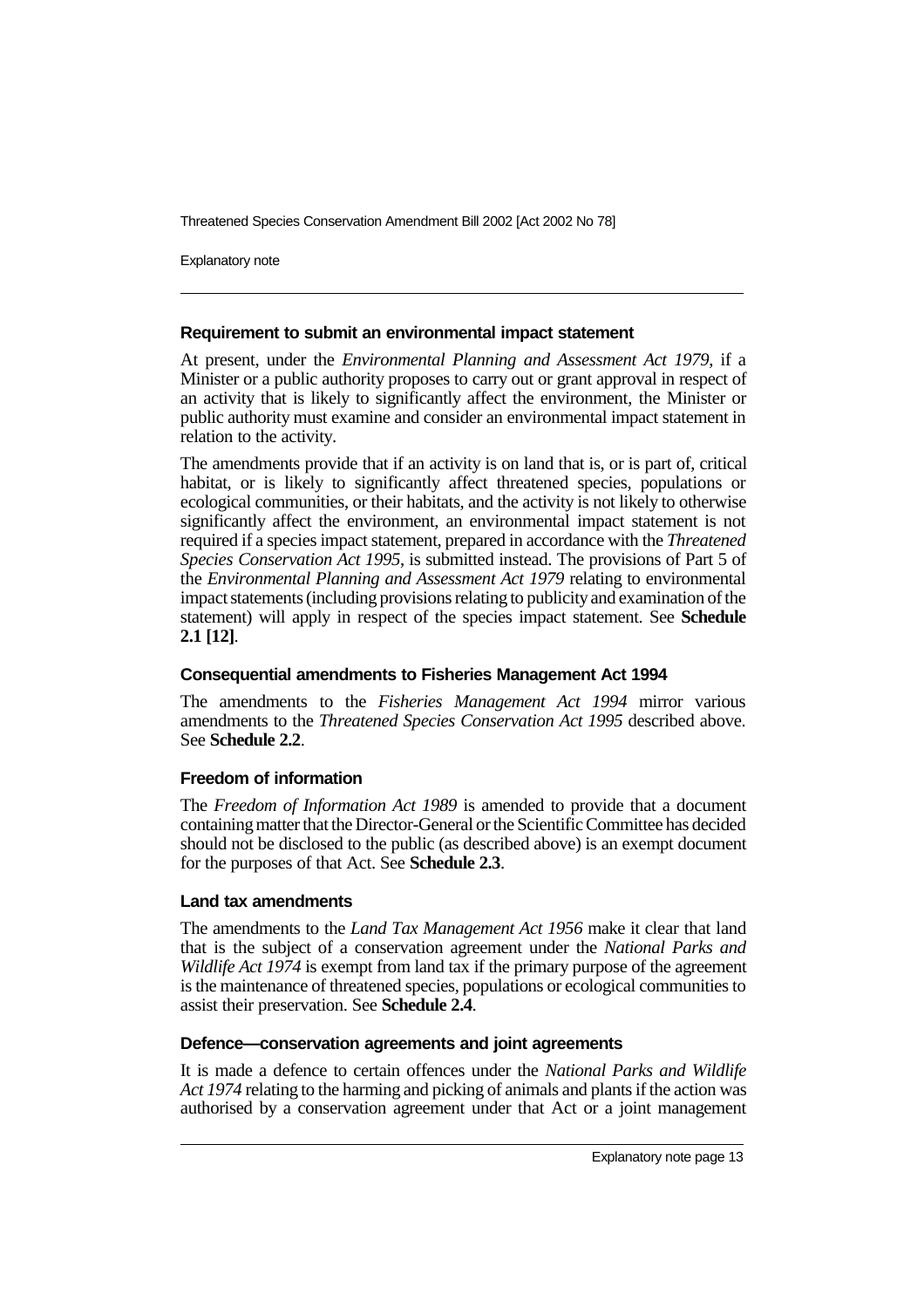Explanatory note

agreement under the *Threatened Species Conservation Act 1995*. See **Schedule 2.5 [8], [15], [23], [26], [28] and [31]**. **Schedule 2.5 [42]** includes a transitional provision.

The amendment to the *Threatened Species Conservation Act 1995* set out in **Schedule 1 [57]** is consequential on the above changes.

#### **Defence—actions the subject of an environmental assessment**

At present, it is a defence to various offences under the *National Parks and Wildlife Act 1974* that the action was carried out or approved by a determining authority (that is, a Minister or a public authority) if the determining authority complied with Part 5 of the *Environmental Planning and Assessment Act 1979* (which relates to environmental assessment). The amendments make it clear that, in the case of an activity approved by a determining authority, it also must be carried out in accordance with that approval. See **Schedule 2.5 [5], [9], [22], [27] and [30]**.

#### **Defence—offence of selling protected native plants**

Amendments to the offence relating to the selling of protected native plants in *National Parks and Wildlife Act 1974* provide a defence in certain circumstances to domestic hobbyists. See **Schedule 2.5 [17]**.

#### **Licences under the National Parks and Wildlife Act**

A new category of licence is provided for under the *National Parks and Wildlife Act 1974*. The licence will authorise the harming or picking of threatened species, populations and ecological communities, and other species of fauna or plants protected under that Act, for scientific, educational or conservation purposes. See **Schedule 2.5 [39]**. It will no longer be possible to issue a general licence or a licence to pick native plants solely for those purposes (**Schedule 2.5 [36], [37] and [38]**). Consequential amendments are made to various offence provisions and other provisions. See **Schedule 2.5 [2]–[4], [7], [10], [12]–[14], [16], [21] and [25]**. Transitional provisions are included in **Schedule 2.5 [42]**.

An amendment is made to a provision that requires licence holders to comply with conditions of their licence to clarify that it extends to licences under the *Threatened Species Conservation Act 1995* as well as licences under the *National Parks and Wildlife Act 1974*. See **Schedule 2.5 [40]**.